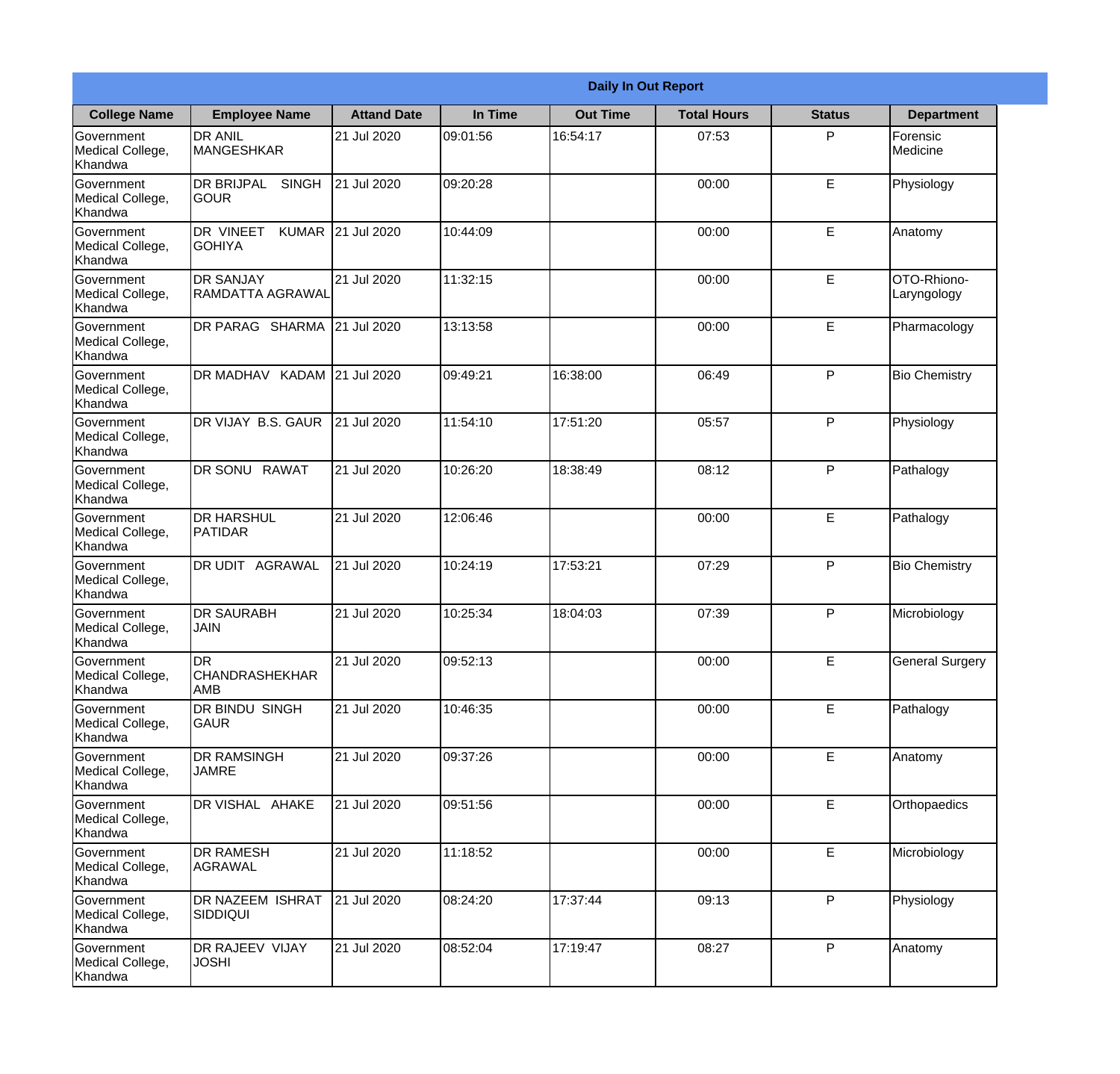| <b>Designation</b>                  | Category      |
|-------------------------------------|---------------|
| Assistant Professor   Para Clinical |               |
| Demonstrator/Tutor                  | Non Clinical  |
| Professor                           | Non Clinical  |
| Professor                           | Clinical      |
| Professor                           | Para Clinical |
| Assistant Professor                 | Non Clinical  |
| Associate Professor Non Clinical    |               |
| Demonstrator/Tutor   Para Clinical  |               |
| Assistant Professor                 | Para Clinical |
| Associate Professor Non Clinical    |               |
| Associate Professor   Para Clinical |               |
| Assistant Professor   Clinical      |               |
| Associate Professor Para Clinical   |               |
| Demonstrator/Tutor   Non Clinical   |               |
| <b>Assistant Professor</b>          | Clinical      |
| <b>Assistant Professor</b>          | Para Clinical |
| Professor                           | Non Clinical  |
| Assistant Professor   Non Clinical  |               |

## **Daily In Out Report**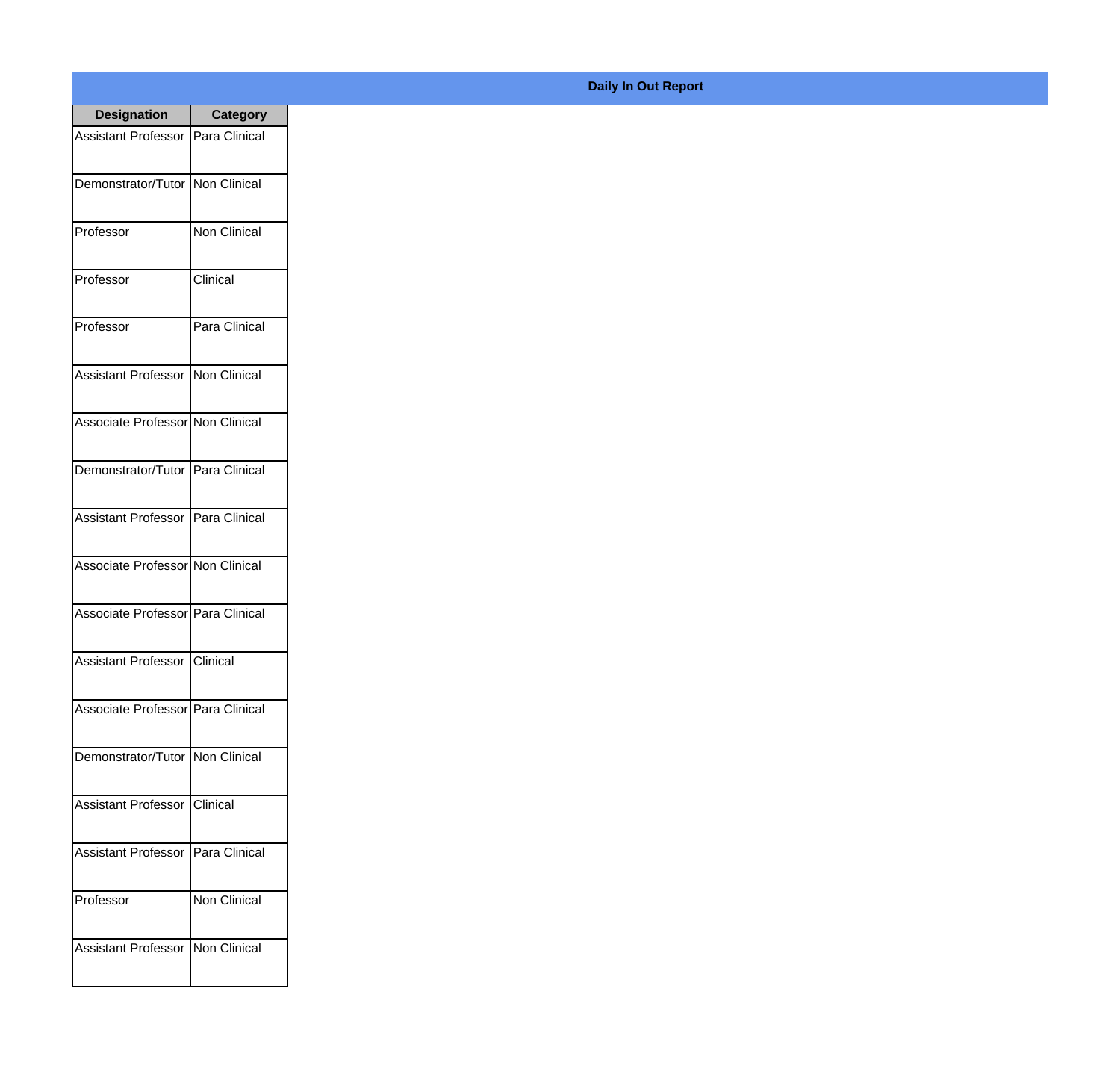|                                                  |                                                |             |          |          | <b>Daily In Out Report</b> |              |                         |
|--------------------------------------------------|------------------------------------------------|-------------|----------|----------|----------------------------|--------------|-------------------------|
| Government<br>Medical College,<br>Khandwa        | <b>DR DWARKA</b><br><b>PRASAD GOTHRE</b>       | 21 Jul 2020 | 10:36:27 | 17:33:41 | 06:57                      | P            | <b>Bio Chemistry</b>    |
| Government<br>Medical College,<br>Khandwa        | <b>DR SOUMITRA</b><br><b>I</b> SETHIA          | 21 Jul 2020 | 10:14:19 | 17:39:36 | 07:25                      | $\mathsf{P}$ | Community<br>Medicine   |
| <b>Government</b><br>Medical College,<br>Khandwa | <b>IMR PIYUSH KUMAR</b><br><b>MISHRA</b>       | 21 Jul 2020 | 11:32:23 | 17:45:18 | 06:13                      | $\mathsf{P}$ | Community<br>Medicine   |
| Government<br>Medical College,<br>Khandwa        | DR SACHIN PARMAR 21 Jul 2020                   |             | 10:39:10 | 17:40:08 | 07:01                      | $\mathsf{P}$ | Community<br>Medicine   |
| Government<br>Medical College,<br>Khandwa        | <b>DR GARIMA</b><br><b>AGRAWAL VARSHNEY</b>    | 21 Jul 2020 | 10:25:36 |          | 00:00                      | E            | Paediatrics             |
| Government<br>Medical College,<br><b>Khandwa</b> | <b>DR SIDDHARTH</b><br><b>BANODE</b>           | 21 Jul 2020 | 08:37:46 | 16:39:46 | 08:02                      | $\mathsf{P}$ | Pharmacology            |
| Government<br>Medical College,<br>Khandwa        | <b>DR CHANDNI</b><br>KAROLE                    | 21 Jul 2020 | 09:30:30 |          | 00:00                      | E            | Ophthalmology           |
| <b>Government</b><br>Medical College,<br>Khandwa | DR PRIYA KAPOOR<br><b>KAPOOR</b>               | 21 Jul 2020 | 10:30:39 |          | 00:00                      | E            | Pathalogy               |
| Government<br>Medical College,<br>Khandwa        | <b>DR SAPNA</b><br><b>MAHESHRAM</b>            | 21 Jul 2020 | 10:59:30 | 18:17:31 | 07:18                      | P            | Community<br>Medicine   |
| Government<br>Medical College,<br>Khandwa        | <b>DR RAJENDRA</b><br><b>SINGH MANDLOI</b>     | 21 Jul 2020 | 09:20:34 |          | 00:00                      | E            | <b>Bio Chemistry</b>    |
| <b>Government</b><br>Medical College,<br>Khandwa | <b>DR SEEMA</b><br><b>SUDHAKARRAO</b><br>SUTAY | 21 Jul 2020 | 10:45:37 | 16:40:28 | 05:55                      | P            | Forensic<br>Medicine    |
| Government<br>Medical College,<br>Khandwa        | DR ANANT<br><b>TUKARAM PAWAR</b>               | 21 Jul 2020 | 10:29:37 | 17:39:54 | 07:10                      | P            | Community<br>Medicine   |
| Government<br>Medical College,<br>Khandwa        | DR SHAIKH M.KHALIQ 21 Jul 2020                 |             | 10:21:21 |          | 00:00                      | E            | <b>Bio Chemistry</b>    |
| Government<br>Medical College,<br>Khandwa        | DR MAHENDRA<br><b>PANWAR</b>                   | 21 Jul 2020 | 09:35:55 |          | 00:00                      | E            | Orthopaedics            |
| Government<br>Medical College,<br>Khandwa        | DR AJAY GANGJI                                 | 21 Jul 2020 | 11:16:36 |          | 00:00                      | E            | <b>General Surgery</b>  |
| Government<br>Medical College,<br>Khandwa        | <b>DR SITARAM</b><br>SOLANKI                   | 21 Jul 2020 | 09:30:14 |          | 00:00                      | E            | Forensic<br>Medicine    |
| Government<br>Medical College,<br>Khandwa        | DR RANJEET<br><b>BADOLE</b>                    | 21 Jul 2020 | 10:18:21 | 14:48:13 | 04:30                      | P            | <b>General Medicine</b> |
| Government<br>Medical College,<br>Khandwa        | DR ASHOK<br><b>BHAUSAHEB NAJAN</b>             | 21 Jul 2020 | 16:51:48 |          | 00:00                      | E            | Forensic<br>Medicine    |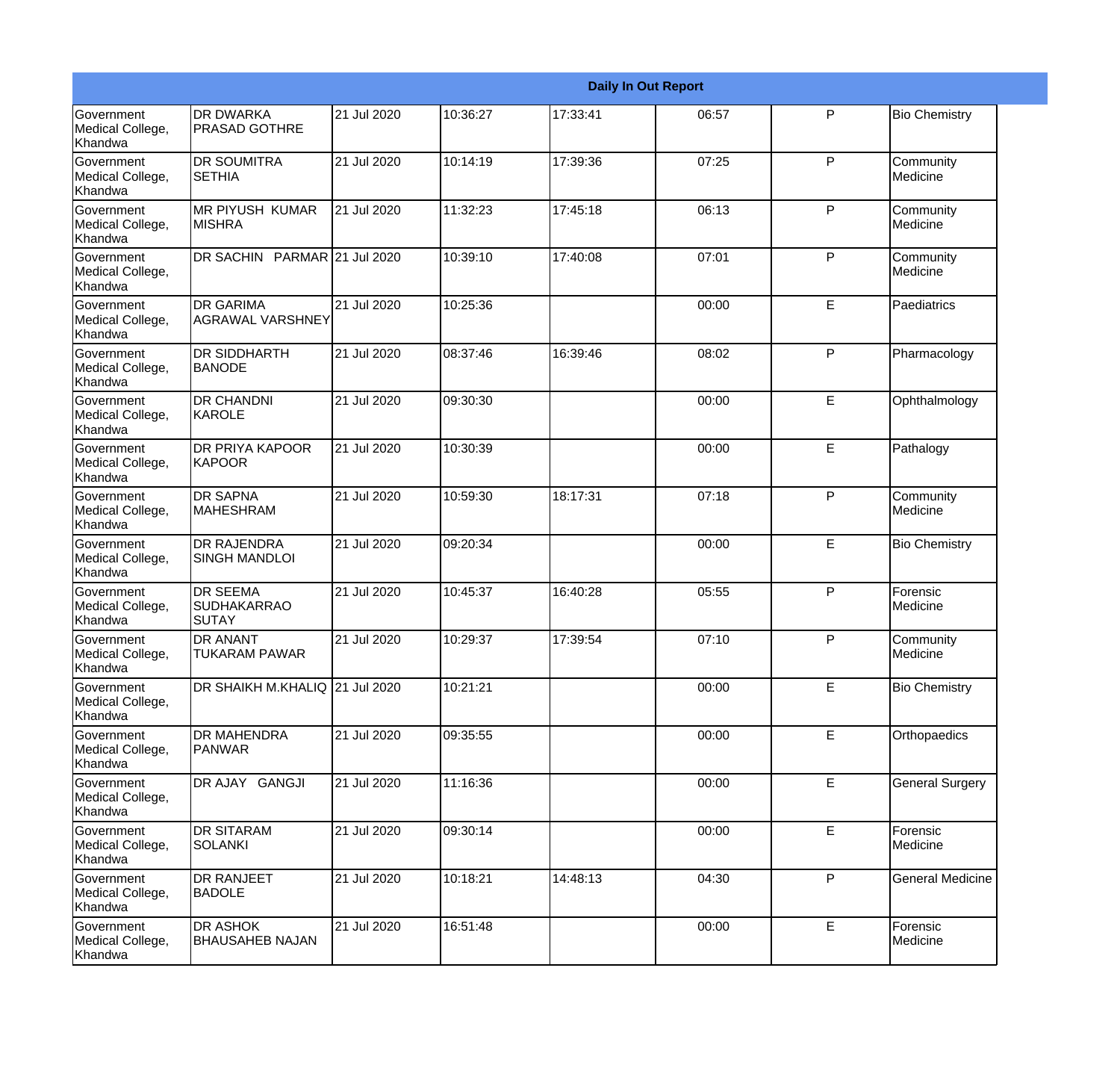| Demonstrator/Tutor Non Clinical   |                 |
|-----------------------------------|-----------------|
| Assistant Professor Para Clinical |                 |
|                                   |                 |
| Statistician                      | Para Clinical   |
| Assistant Professor Para Clinical |                 |
|                                   |                 |
| Associate Professor Clinical      |                 |
| Associate Professor Para Clinical |                 |
|                                   |                 |
| Assistant Professor Clinical      |                 |
| Demonstrator/Tutor Para Clinical  |                 |
| Associate Professor Para Clinical |                 |
|                                   |                 |
| Demonstrator/Tutor   Non Clinical |                 |
| Professor                         | Para Clinical   |
|                                   |                 |
| Professor                         | Para Clinical   |
| Professor                         | Non Clinical    |
| Assistant Professor   Clinical    |                 |
|                                   |                 |
| Professor                         | <b>Clinical</b> |
| Demonstrator/Tutor Para Clinical  |                 |
|                                   |                 |
| Assistant Professor Clinical      |                 |
| Associate Professor Para Clinical |                 |
|                                   |                 |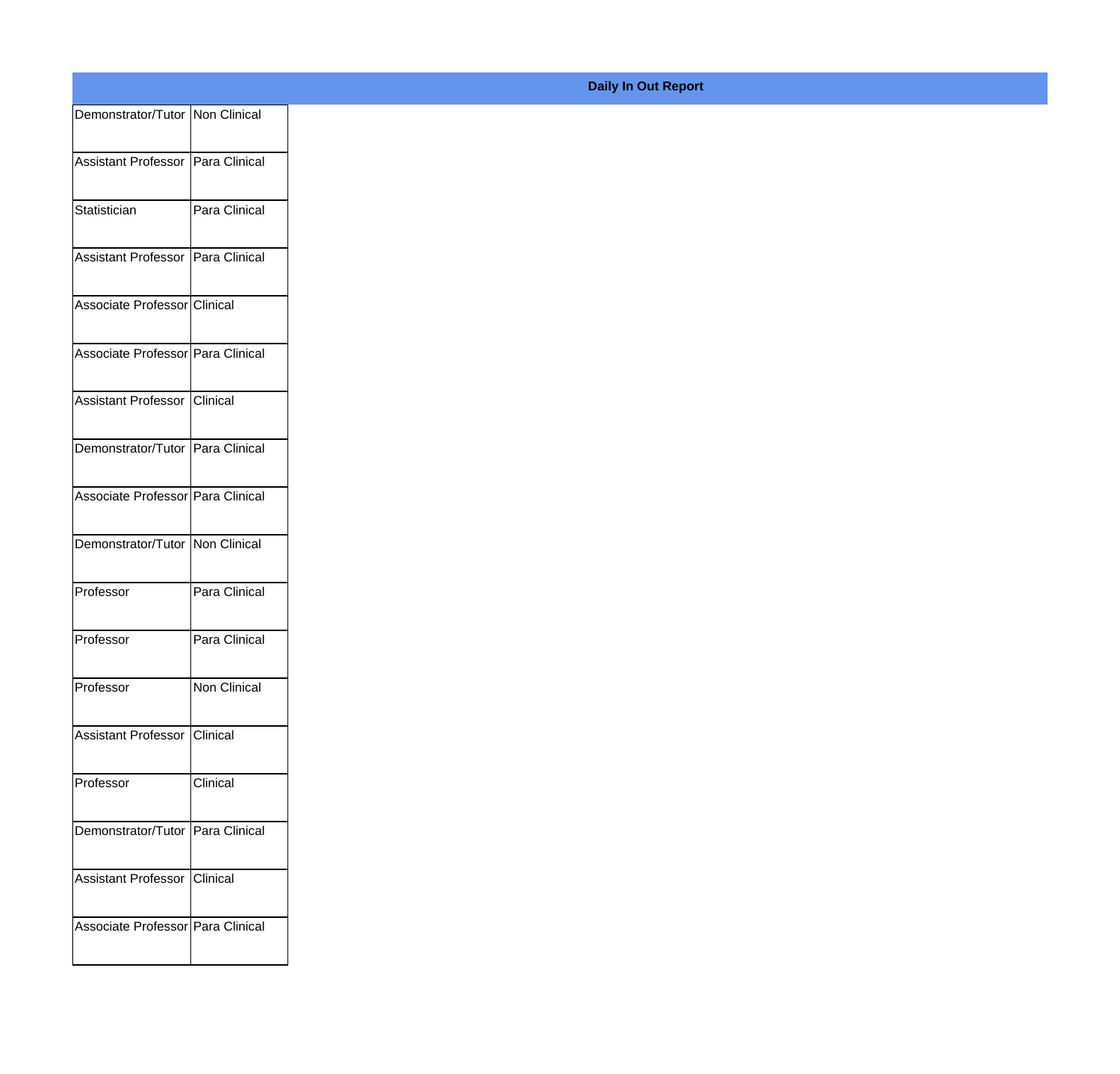|                                                         |                                              |             |          |          | <b>Daily In Out Report</b> |   |                             |
|---------------------------------------------------------|----------------------------------------------|-------------|----------|----------|----------------------------|---|-----------------------------|
| Government<br>Medical College,<br>Khandwa               | IDR PRIYESH<br><b>IMARSKOLE</b>              | 21 Jul 2020 | 11:29:03 |          | 00:00                      | E | Community<br>Medicine       |
| <b>Government</b><br>Medical College,<br><b>Khandwa</b> | <b>I</b> DR SANGEETA<br><b>CHINCHOLE</b>     | 21 Jul 2020 | 10:32:18 | 16:18:17 | 05:46                      | P | Physiology                  |
| <b>Government</b><br>Medical College,<br>Khandwa        | DR NEERAJ KUMAR                              | 21 Jul 2020 | 09:37:38 | 18:39:00 | 09:02                      | P | Dentisry                    |
| <b>Government</b><br>Medical College,<br>Khandwa        | DR VIJAY NAYAK                               | 21 Jul 2020 | 10:35:18 | 17:20:03 | 06:45                      | P | Anatomy                     |
| <b>Government</b><br>Medical College,<br>Khandwa        | DR SUNIL BAJOLIYA                            | 21 Jul 2020 | 09:44:53 |          | 00:00                      | E | OTO-Rhiono-<br>Laryngology  |
| <b>Government</b><br>Medical College,<br>Khandwa        | IDR NISHA MANDLOI<br>IPANWAR                 | 21 Jul 2020 | 09:39:44 | 16:51:56 | 07:12                      | P | Obstetrics &<br>Gynaecology |
| <b>Government</b><br>Medical College,<br>Khandwa        | <b>IDR NANDINI DIXIT</b>                     | 21 Jul 2020 | 12:30:58 |          | 00:00                      | E | Paediatrics                 |
| <b>Government</b><br>Medical College,<br><b>Khandwa</b> | IDR SATISH<br><b>CHANDEL</b>                 | 21 Jul 2020 | 10:01:41 | 17:07:14 | 07:06                      | P | Pharmacology                |
| Government<br>Medical College,<br><b>Khandwa</b>        | <b>DR MUKTESHWARI</b><br><b>I</b> GUPTA      | 21 Jul 2020 | 10:13:55 | 16:37:44 | 06:24                      | P | Pharmacology                |
| <b>Government</b><br>Medical College,<br>Khandwa        | <b>DR SHAILENDRA</b><br><b>SINGH CHOUHAN</b> | 21 Jul 2020 | 09:47:28 |          | 00:00                      | E | Orthopaedics                |
| <b>Government</b><br>Medical College,<br>Khandwa        | IMOHIT GARG                                  | 21 Jul 2020 | 10:03:13 |          | 00:00                      | E | <b>General Medicine</b>     |